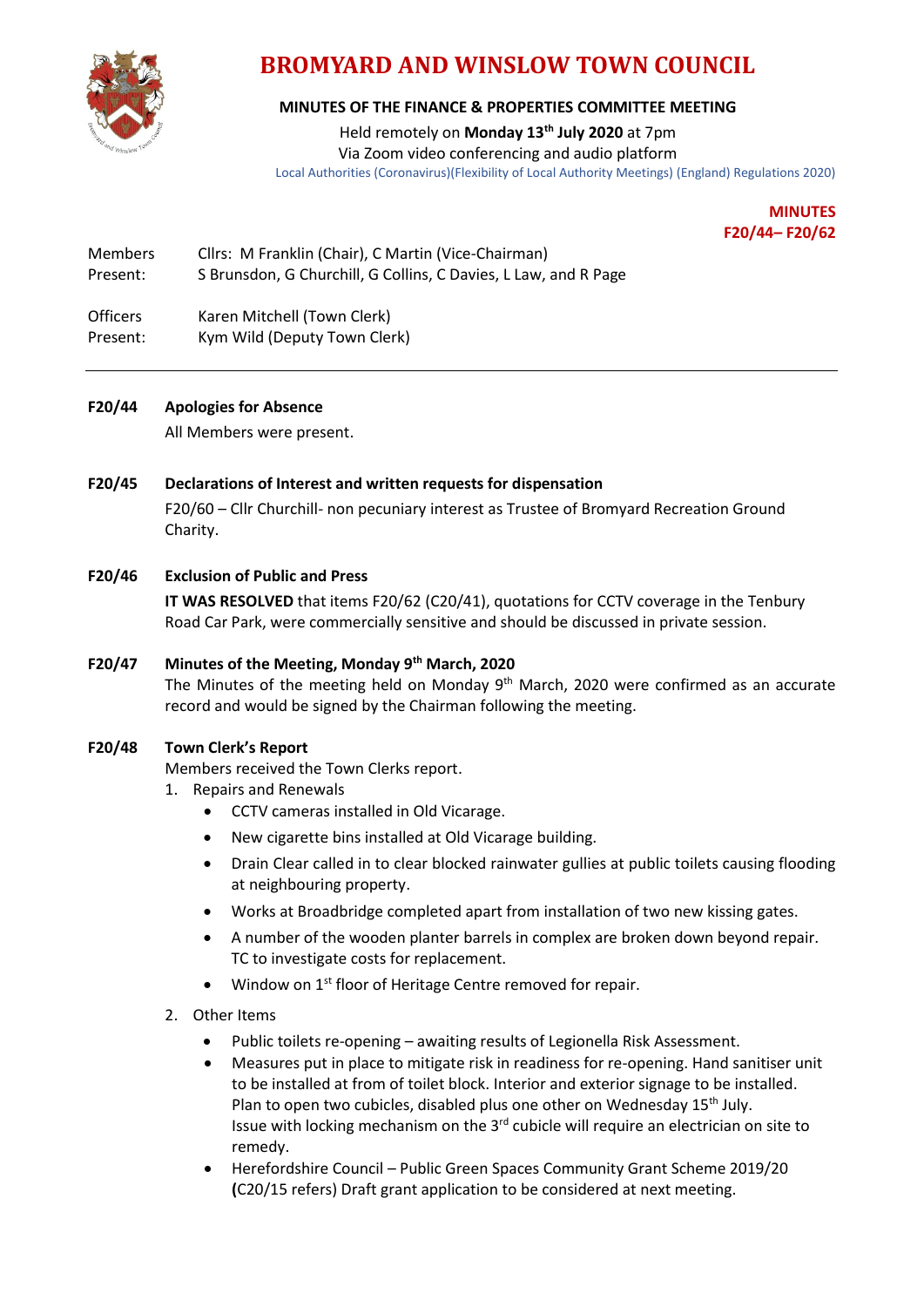- End of tenancy notice Really Good Marketing has given one month's notice, from  $1^{st}$ July 2020 of their intention to vacate their 2<sup>nd</sup> floor office.
- Hanging baskets scheduled to be installed week beginning  $13<sup>th</sup>$  July, 2020.
- Annual Maintenance Plan contract approved by BBLP for both the "Lengthsman" and "Parish Path Partnership (P3)" schemes 2020/21, reflecting the obligation on Councils to complete their Annual Maintenance Plan, in order to obtain permission from Balfour Beatty Living Place for work on Herefordshire Council land.
- Quotations being sought for a new website package.
- Members may claim reasonable expenses to upgrade IT equipment e.g. camera or speaker (covered by an invoice) to enable them to participate effectively in remote meetings.
- Grants received (payments to be processed):
	- ➢ Fastershire Keeping Connected Grant of £263.94 for 6 months subscription to Zoom Pro and webinar.
	- ➢ Herefordshire Council COVID-19 Business Support Grant (Bromyard Cemetery) Grant of £10,000.

**IT WAS RESOLVED** that subject to receipt and implementation of Legionella Risk Assessment recommendations, the public toilets re-opened as quickly as possible.

## **F20/49 Finance**

- a) Income & Expenditure by Budget Heading June 2020 **IT WAS RESOLVED** to accept item a.
- b) Bank Reconciliation June 2020 **IT WAS RESOLVED** to accept item b. Cllr Davies to sign the Bank Reconciliation.
- c) Top Sheet June 2020 **IT WAS RESOLVED to accept item c.**
- d) Accounts for scrutiny

| Company                     | <b>Items</b>                      | <b>Net</b> | <b>VAT</b> | Total    |
|-----------------------------|-----------------------------------|------------|------------|----------|
| Office Depot                | Stationery                        | 24.97      | 4.99       | 29.96    |
| Office Depot                | Stationery                        | 35.74      | 7.15       | 42.89    |
| Office Depot                | Print cartridge and stamps        | 98.91      | 4.90       | 103.81   |
| Safety Shop                 | Health & Safety and PPE items     | 194.58     | 29.97      | 224.55   |
|                             | Design and print 'Welcome         |            |            |          |
| <b>Bromyard Post Office</b> | back/thank you cards              | 139.97     | 0.00       | 139.97   |
| <b>Bromyard Plumbing</b>    |                                   |            |            |          |
| & Electrical Supplies       | replacement strip light tube and  |            |            |          |
| Ltd                         | LED bulbs                         | 67.88      | 13.57      | 81.45    |
|                             | supply & erect post and rail      |            |            |          |
| R Wilks                     | fence - Broadbridge               | 186.22     | 37.24      | 223.46   |
| R Wilks                     | Grounds Maintenance June          | 994.87     | 198.97     | 1,193.84 |
|                             | Clear blockage in surface water   |            |            |          |
|                             | drains and rainwater gullies - TR |            |            |          |
| Drain Clear                 | car park                          | 90.00      | 18.00      | 108.00   |
| Herefordshire               | Waste collection Jan-Sept -       |            |            |          |
| Council                     | Cemetery                          | 461.24     | 0.00       | 461.24   |
| Greendawn                   |                                   |            |            |          |
| <b>Accounting Ltd</b>       | <b>Internal Audit visit</b>       | 378.70     | 75.74      | 454.44   |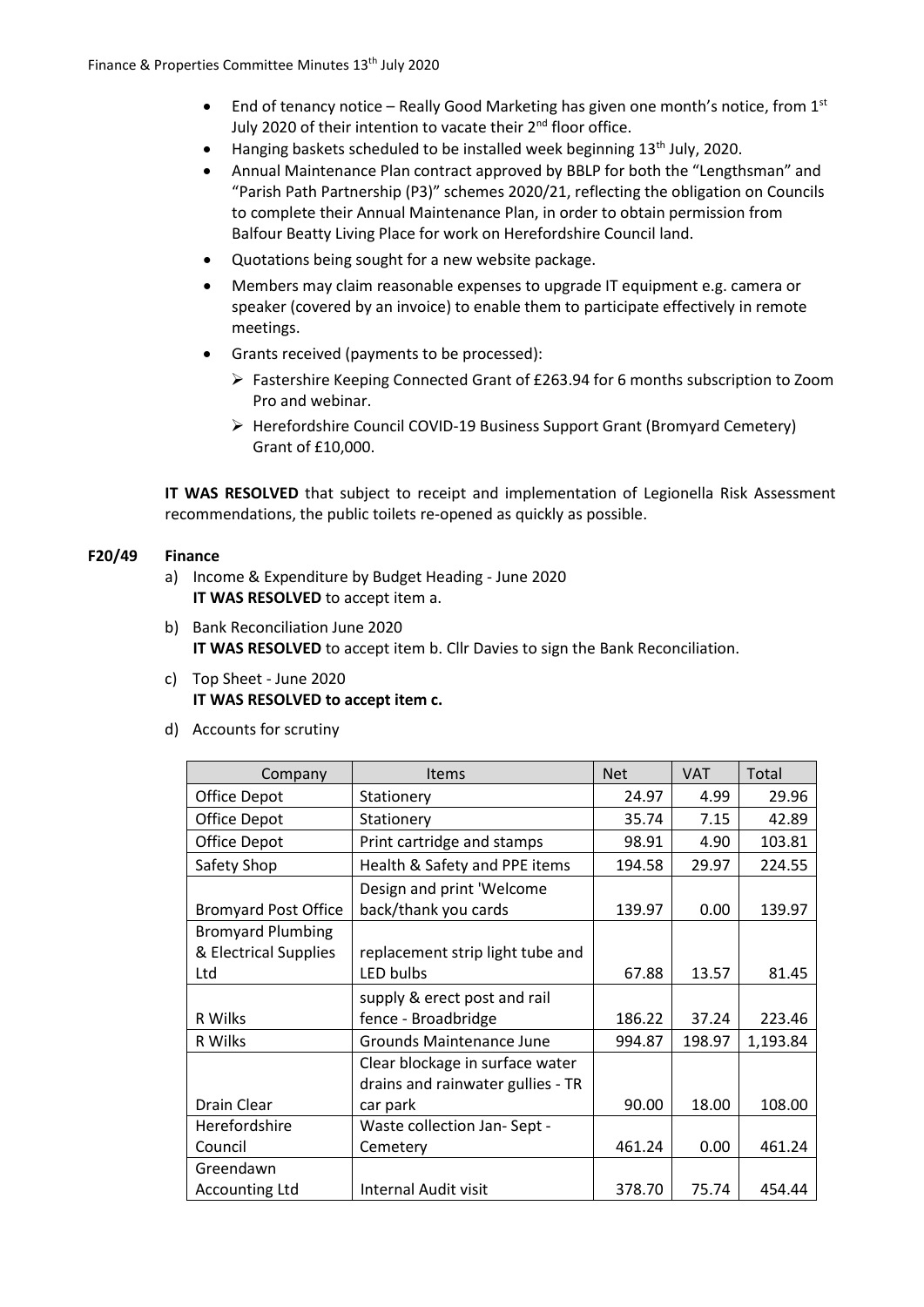| Company                    | <b>Items</b>                     | <b>Net</b> | <b>VAT</b> | Total    |
|----------------------------|----------------------------------|------------|------------|----------|
| Herefordshire Fire         |                                  |            |            |          |
| <b>Protection Services</b> | Service Fire Extinguishers - Old |            |            |          |
| Ltd                        | Vicarage                         | 92.75      | 18.55      | 111.30   |
| Herefordshire Fire         |                                  |            |            |          |
| <b>Protection Services</b> | Service Fire Extinguishers -     |            |            |          |
| Ltd                        | Heritage CentreOld Vicarage      | 44.85      | 8.97       | 53.82    |
|                            |                                  | 2,810.68   | 418.05     | 3,228.73 |

e) Report of monthly payments  $(1<sup>st</sup>$  April to 30<sup>th</sup> June 2020)

Councillor C Davies to sign the monthly payments summary following the meeting

**IT WAS RESOLVED** to accept item e.

f) Payment of home working allowance to the Town Clerk and Deputy Town Clerk whilst working from home due to Coronavirus measures, to cover use of a room, telephone, heating and lighting expenses. This matter was discussed.

**IT WAS RESOLVED** that Officers be paid a home working allowance of £6 per week (pro rata in accordance with contracted hours).

S

## **F20/50 Payment Instructions (as per Financial Regulations)**

- 1. **IT WAS RESOLVED** to recommend to Full Council that the following be paid by Direct Debit;
	- a) Herefordshire Council Non-Domestic Rates
		- Office 24, one payment of £77.63, followed by eleven payments at £78.00 Office 25, one payment of £89.63, followed by nine payments at £94.00 Rowberry Street Car Park and Premises, one payment of £150.28 followed by nine payments of £151.00

Tenbury Road car park, one payment of £316.50, followed by nine payments of £317.00

- b) Public Works Loan Board two payments of £8987.89 and two payments of £8829.08
- c) Waste Collection, Old Vicarage Complex 4 equal payments of £220.22
- d) Waste Collection, Cemetery 4 equal payments of £155.87
- e) Talktalk Broadband and telephone calls monthly payments of under £35.00 + VAT
- f) Lloyds Bank monthly bank charges
- g) West Mercia Energy monthly payment of energy costs (gas + electricity)
- h) npower quarterly payment of energy (electricity) for parish lamps
- i) ICO annual payment of Data Protection registration fee.
- 2. **IT WAS RESOLVED** to recommend to Council payment of the following; Salaries, wages, PAYE/NIC and pensions where applicable to administration and maintenance staff, based upon existing contracts, in monthly amounts for the financial year 2020/21.

#### **F20/51 Public Works Loan Board**

The outstanding balances as at 31/03/2020 for the two Public Works Loan Board's loans as follows were noted Loan 1 - £320,072.98

Loan 2 - £322,488.44.

This was noted. Cllr Page requested that the Clerk obtain a settlement figure for the outstanding loan.

#### **F20/52 Insurance**

Members considered a quotation from the Council's insurers for annual Cyber cover in the total sum of £361.00 (including IPT and all fees).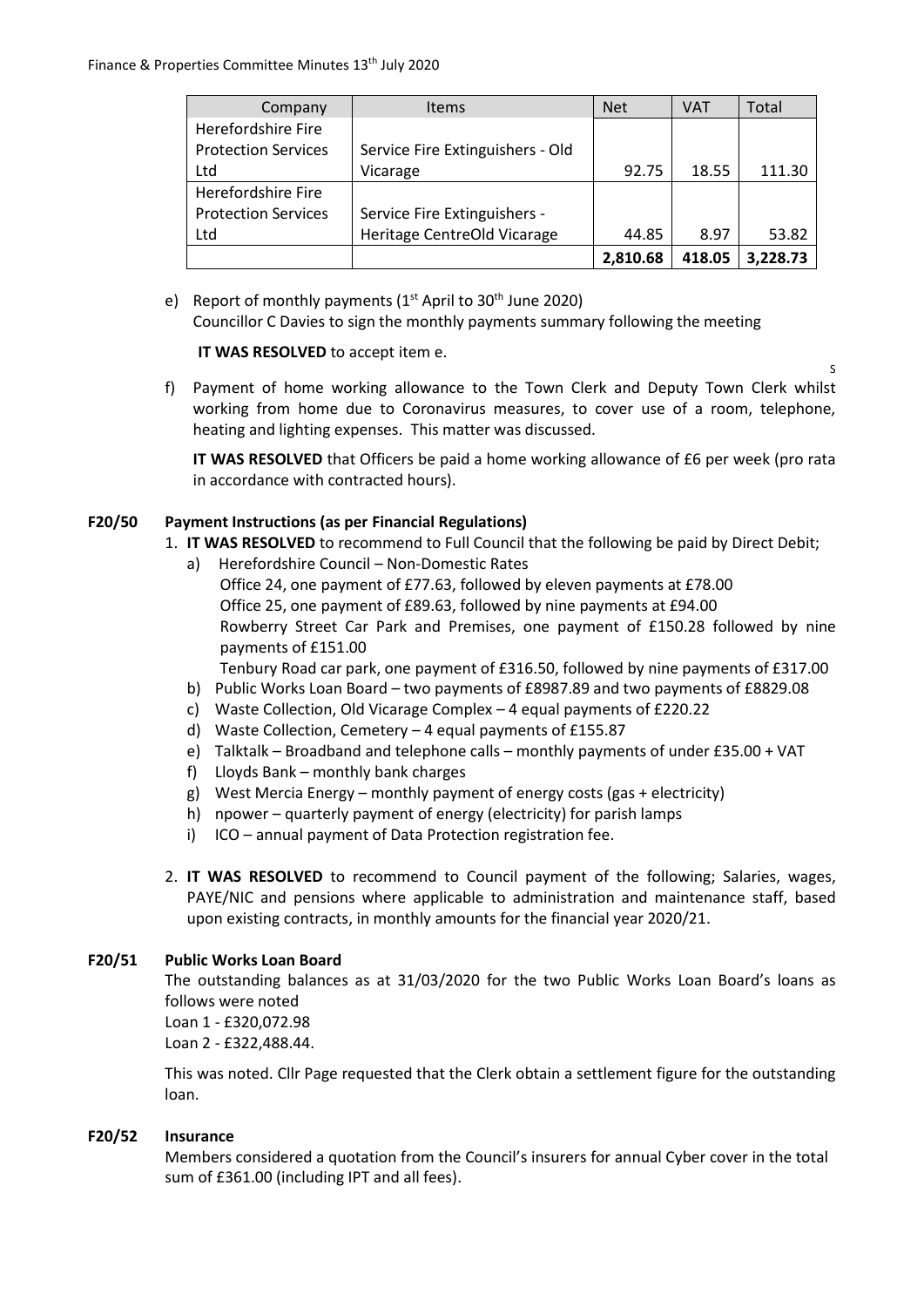**IT WAS RESOLVED** that the Clerk and Cllr. Collins work together to review and make appropriate recommendations for certification through the National Cyber Security Centre - Cyber Essentials scheme.

#### **F20/53 Internal Audit**

1. The final internal audit report for the year ended  $31<sup>st</sup>$  March 2020, following the auditor's visit on  $1<sup>st</sup>$  July, 2020, was discussed.

**IT WAS RESOLVED** that the internal auditor's report be recommended to Council for approval.

2. Members reviewed the effectiveness of the internal audit and completed a checklist relating to compliance with standards and overall effectiveness.

Part 1 - Meeting Standards - Members answered yes to all parts. (1-5). Part 2 - Characteristics of Effectiveness - Members answered 'yes' to all parts. (1-7)

**IT WAS RESOLVED** that having reviewed the effectiveness of the system of internal audit, the Town Council be recommended to accept that an effective system of internal audit is in place.

#### **F20/54 Appointment of Internal Auditor**

The re-appointment of Mr Luke Keegan of Greendawn Accounting to carry out the internal audit programme for 2020/21 was considered.

**IT WAS RESOLVED** to defer the re-appoint of Mr Luke Keegan of Greendawn Accounting to carry out the internal audit programme for 2020/21 to allow the Town Clerk to investigate International Standards 27001 and to report back to committee.

#### **F20/55 Council Asset Register**

The Council's Asset Register for the year-ended 31<sup>st</sup> March 2020 was reviewed. **IT WAS RESOLVED** that the Asset Register be recommended to Full Council for approval.

#### **F20/56 Annual Governance and Accountability Return (AGAR) for the year ending 31st March 2020**

The Committee reviewed the AGAR Part 3 documentation for the Annual Return to the External Auditor prior to presentation to the Full Council meeting on 20<sup>th</sup> July, 2020.

- Annual Internal Audit Report 2019/20
- Section 1 Annual Governance Statement 2019/20
- Section 2 Accounting Statements 2019/20

#### **F20/57 Health and Safety**

- 1. The Town Clerk updated the Committee on Health and Safety matters outlining the progress and thanking Cllr Law for her work on the COSHH area in particular.
- 2. The Legionella Risk Assessment was not available, this matter was deferred.

#### **F20/58 Outdoor Market**

Cllr Davies raised her initial proposal for an outdoor market on the Town Green, this matter was debated.

**IT WAS RESOLVED** to recommend to Council that an outdoor market be supported in principal only, with no binding agreement on the Council.

#### **F20/59 Correspondence**

1. Government funding package for councils to help address coronavirus pressures and cover lost income during the pandemic.

**IT WAS RESOLVED** that a case be put to Herefordshire Council to receive a portion of monies it will receive for monies received from central government to offset lost revenue(s).